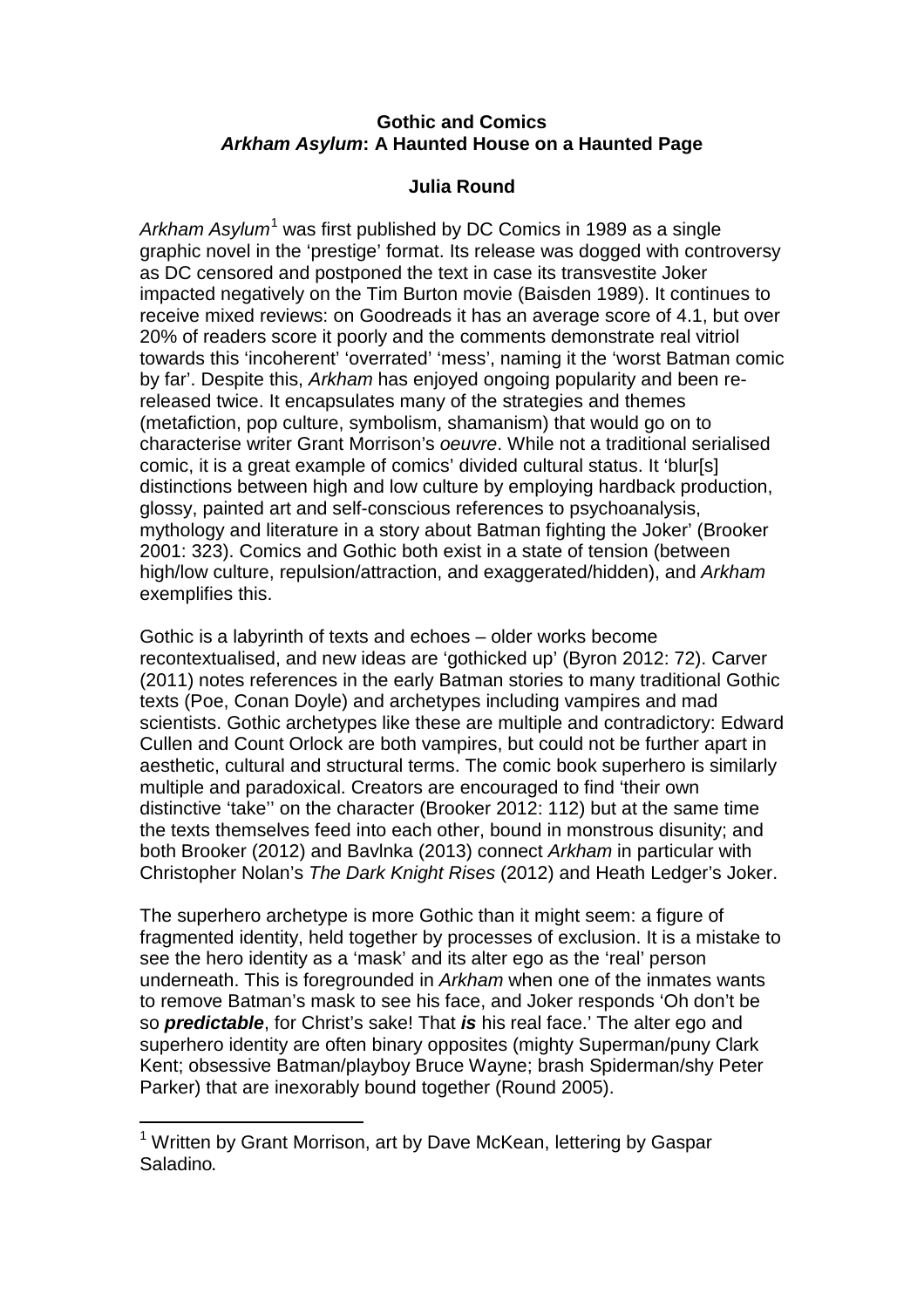In many instances the superhero can also be defined as the antithesis of the colourful villains he fights (consider Lex Luthor's human capitalist against Superman's altruistic alien). Morrison claims that *Arkham*'s villains all represent different aspects of Batman's troubled psyche. Psychological readings like this have dominated the critical attention paid to the comic to date: Singer (2006) discusses the sexual deviance of its antagonists (275-6); Lieshout (2013) reads the triumvirate of Joker, Bruce Wayne and Batman as the id, ego and superego respectively; and Wurtz (558, 560) argues that the house embodies Batman's mind.

However the fragmented identity of the superhero is pushed to its limit in *Arkham Asylum* through a series of doublings and inversions. Boney (2010) notes how *Arkham* 'alternates between inversion and mirroring […] to complicate many of the binary absolutes and oppositions we've come to expect from superhero books. Madness becomes sanity, male becomes female, and rationality becomes chaos'. The asylum staff become prisoners and victims, and are as mentally disturbed as their inmates in both past and present (Gordon 2014). The 'successful' attempts to 'cure' Two-Face have left him incapable of making the most basic decisions. Gender is also flipped (reinforced by repeated images of clown fish, which can change sex): Joker appears in high heels and speaks to Batman in provocative language ('big boy', 'sweetheart', 'honey'); the 'Tunnel of Love' in Amadeus's memories is a red, fleshy, vaginal heart; doctors Cavendish and Adams reverse gender roles and apparel at the end (Morrison 2014: 53); and Joker is ultimately happy to release Batman.

Morrison notes in his script annotations that 'In the reversal reality of the Feast of Foods, it's the arch-villain who does the most good, while the hero is ineffective and lost until the conclusion' (Morrison 2014: 65). Inversion is particularly obvious between Batman and Joker: Joker is described as having 'some kind of super-sanity' and the multiple versions of his character across comics history are explained as 'He CREATES himself each day.' By contrast, Batman loses his grip on reality during a word association test and mutilates himself intentionally: whimpering 'Mommy?' and rushing into the depths of the asylum after a pearl-like globe of his blood falls slowly to the ground.

Gothic symbols feature heavily throughout *Arkham*, which is 'woven tightly around a small number of symbolic elements […] The MOON, the SHADOW, the MIRROR, the TOWER and the MOTHER'S SON' (Morrison 2004: 2). These are based on the Tarot and the psychology of Carl Jung. The Moon card represents dreams, intuition and the unconscious, often with respect to the Jungian shadow self: an unconscious aspect of personality that may be positive or negative. The Mirror is an important stage of self-recognition in psychological development. Jung's exploration of its role in the unconscious suggests that 'the mirror lies behind the mask and shows the true face' (1935: 43). The Tower tarot card is a destructive image, representing sudden change or revelation, particularly the confrontation between lies and truth. Finally, the 'mother's son' is reflected in many aspects of Jung's psychological model, which identifies the 'mother complex'. The mother archetype rules over the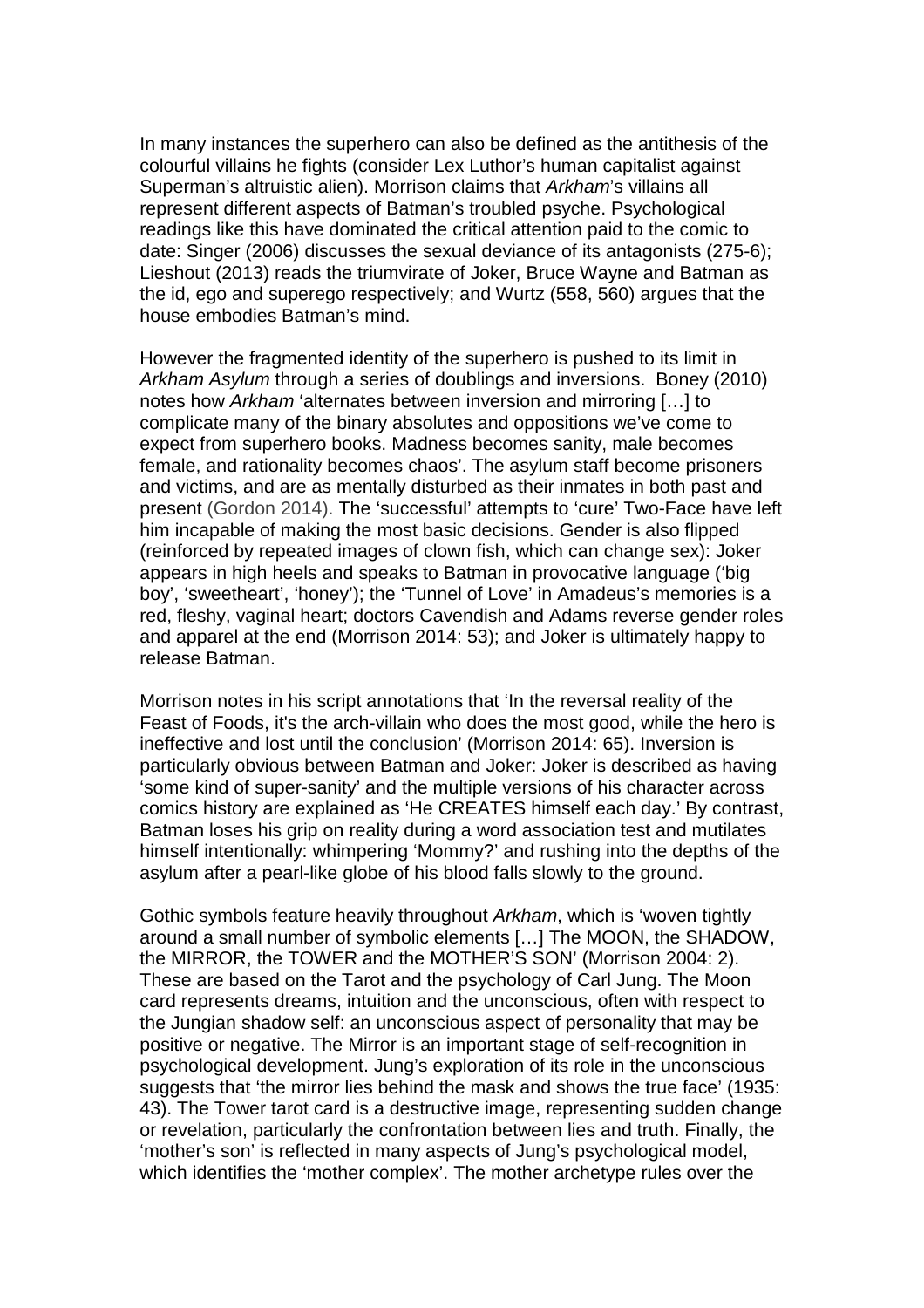mother/son relationship, and has both positive (birthing, nurturing) and negative (devouring, controlling) sides. Similarly, Jung's concept of 'anima' is the woman in man: relational and sexual, opposed to rationality and reason (animus).

The mirror reveals the true self or soul – or lack thereof. Dorian Gray's picture is 'the most magical of mirrors' (2005: 83), while the vampire has no reflection. Mirrors appear at key points in *Arkham*: Batman looks into a mirror and sees a child, perhaps the young Amadeus Arkham, or himself as a young Bruce Wayne, doubling and merging these characters. Later, gazing at a circular window, he sees his mother's face and smashes the glass. At a wider level, in *Arkham* the house itself becomes the mirror, with its dream-like inmates representing Batman's deepest fears and desires. As the Hatter says: 'Arkham is a *looking glass*. And *we* are *you*' (Figure 1). The typography encodes 'our' within 'your' (Wurtz 2011) and links 'we' and 'you' as emboldened words. As he speaks the Hatter fades from view and again Batman is left looking at his own reflection, his hand pressed flat as if against the glass of a mirror.

## Figure  $1^2$  $1^2$ The Hatter

The mother's son connotes ancestry and inevitability: the Gothic curse from the past or the inability to escape one's destiny. As Batman admits: 'Sometimes I… *question* the rationality of my actions. And I'm afraid that when I walk through those Asylum gates [...] It'll be just like coming home.' Here the domestic lexis links Batman's anima to his mother (as do the memory sequences of her death), and presents this relationship as inescapable; reinforced when he calls out to her while navigating the Asylum.

Critics have defined the asylum as an abject and liminal space, full of repressed memories (Wurtz 2011) and 'dense layers of meaning' (Rollins 1994: 7). Lieshout discusses the institution's hybridity and liminality, pointing out its contradictions as a confining space that also offers the possibility of breaking out. She draws particular attention to the threshold, defined by Aguirre (1990: 5) as 'part of the Other', since by standing here we have already crossed into the other side, even if only in our minds. She reads this as a liminal and abject space, where borders are crossed and binaries break down (Kristeva 1982). The remainder of this article will explore how the comics medium emphasises this transgression of borders.

In comics we see the past, present and future laid out on the page, and move freely within it. In *Arkham* this notion is echoed in the story's content: the events create an echo chamber of flattened time, as Batman's obsessions haunt Amadeus's mother, driving her to insanity. But perhaps the most

<span id="page-2-0"></span><sup>2</sup> Figure 1. *Arkham Asylum*, Grant Morrison, Dave McKean and Gaspar Saladino, 1989. © DC Comics. Image presented under Fair Use legislation.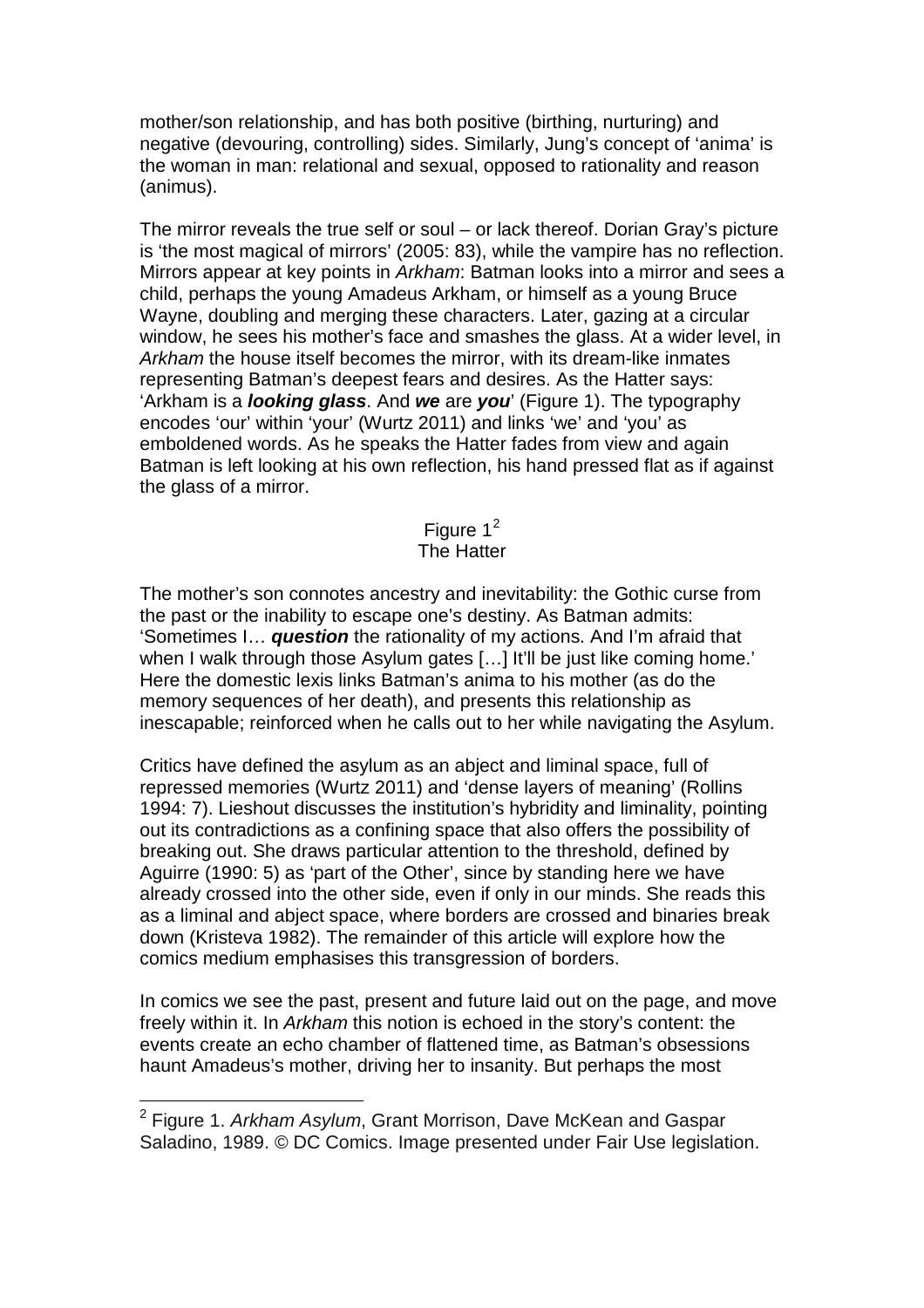striking point about *Arkham*'s page architecture is its contradictory and conflicted aesthetic. Dave McKean's abstract, dark and fluid art jars against the thin, white, rigid gutters: scaffolding and style are incompatible. The gutters divide most of the pages into regimented grids (Figure 1) and although when Batman fights Killer Croc these lines become wavery and hand-drawn, and at especially violent points in the comic they become red, they quickly return to their regular form. This clash between symbolic art and uniform structure is unappealing and odd. It contributes to a sense that throughout this comic the page exists in a state of tension (Hatfield 2005).

I also argue that a sense of Gothic excess invades the comics page through its mobility of voice and view, switches between different layers of storyworld, and self-conscious artistic style (Round 2014). Excess abounds in *Arkham* in all these ways. In the opening pages Batman's memories are drawn from a range of conflicting perspectives, which include his embodied viewpoint (gazing at Commissioner Gordon) alongside numerous disembodied perspectives (in profile; extreme closeup). This mobility is juxtaposed against the knowledge that these are Batman's memories and so should be drawn entirely from his perspective. At later points we are given the embodied viewpoint of Joker or Batman – sometimes jumping between these in quick succession. The swift time hops that occur throughout the book also sustain excess, as we flit dizzyingly between Arkham's past and present with only visual clues (such as the typography) to guide us.

> Figure 2<sup>[3](#page-3-0)</sup> Joker

Morrison (2004) has claimed that the abstract artwork and metaphorical story in fact work against each other, overloading meaning. Dave McKean's artwork combines paint, ink, pencil, collage, photography and more. His Joker is a whirling force of chaos, his hair a green mist that follows him around, his features indistinct and his eyes unnaturally white (Figure 2). Gaspar Saladino's lettering is another great example of excess – he creates a different lettering style and distinct speech balloon shape for each character. Although Gaiman and McKean's *Black Orchid* had previously given Batman a black speech balloon and precise type, Saladino's construction of unique fonts to individualise each character is a landmark innovation (and would later be picked up by Todd Klein in *Sandman*). Saladino's contribution to *Arkham Asylum* is vast, particularly the Joker's anarchic font, which appears without speech balloon to enclose it, breaking free of any formalist boundary, and whose use of red over white lifts it from the page, bursting out towards us (Figure 2), and the Hatter's font is just as significant.

All this comes together in the role of the reader – a revenant creator of this comic, who is asked to identify, interpret, contribute and conclude the story. In Radcliffe's terms, this creates the terror-gothic as we expand our senses to

 $\overline{a}$ 

<span id="page-3-0"></span><sup>3</sup> Figure 2. *Arkham Asylum*, Grant Morrison, Dave McKean and Gaspar Saladino, 1989. © DC Comics. Image presented under Fair Use legislation.